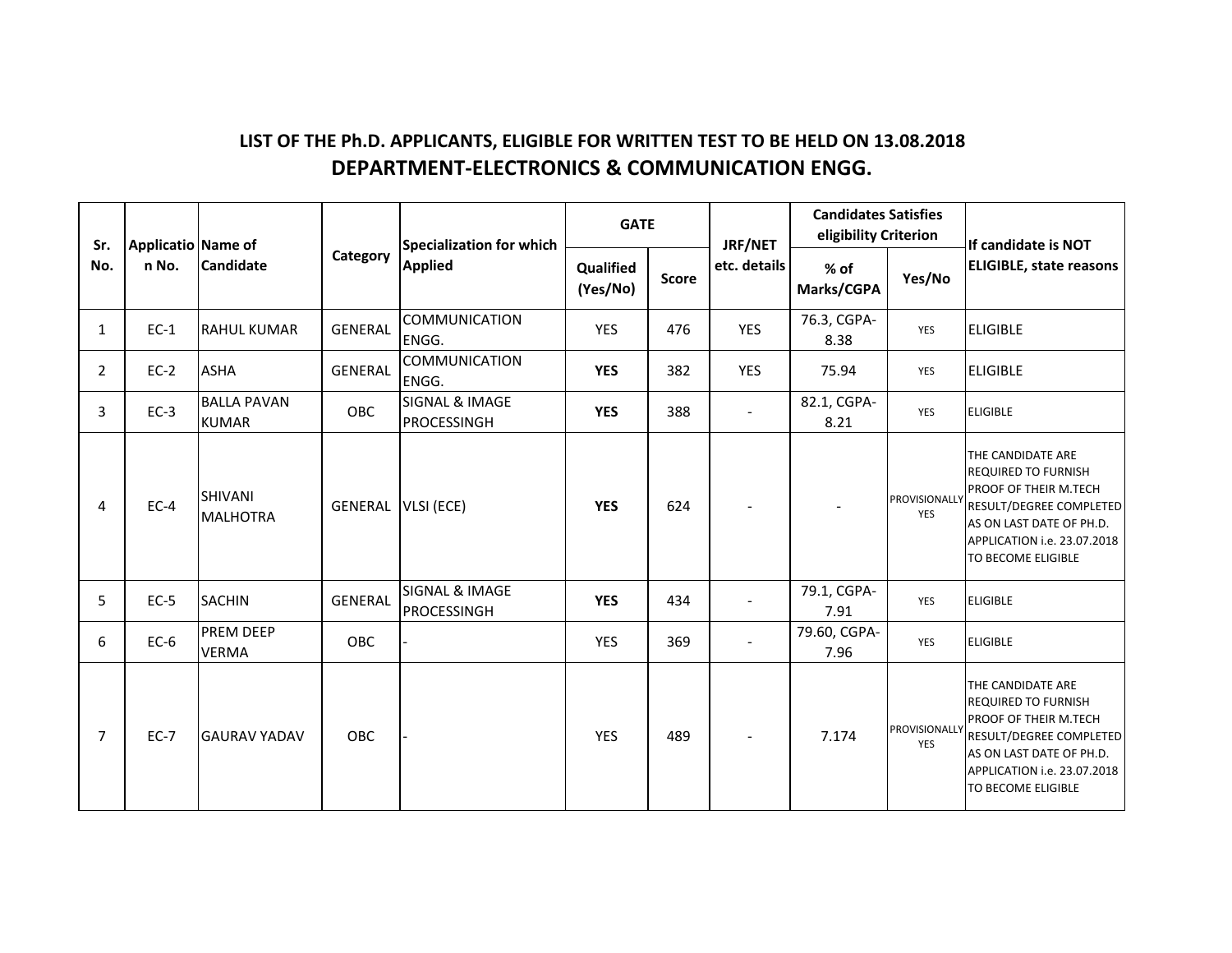| 8  | EC-8    | <b>ASMITA</b>                  | <b>GENERAL</b> | <b>COMMUNICATION</b><br>ENGG.      | <b>YES</b> | 390                      | $\blacksquare$           | 87.8, CGPA-<br>8.78 | <b>YES</b> | <b>ELIGIBLE</b>                                                           |
|----|---------|--------------------------------|----------------|------------------------------------|------------|--------------------------|--------------------------|---------------------|------------|---------------------------------------------------------------------------|
| 9  | $EC-9$  | <b>RAVINDER</b>                | SC             | <b>VLSI</b>                        | <b>YES</b> | 256                      | $\overline{\phantom{a}}$ | 59.92               | YES        | <b>ELIGIBLE</b>                                                           |
| 10 | EC-10   | <b>BHAWNA</b>                  | <b>GENERAL</b> | <b>SIGNAL &amp; IMAGE</b>          | <b>NO</b>  | $\blacksquare$           | $\blacksquare$           | 74.28               | <b>NO</b>  | <b>NOT ELIGIBLE</b>                                                       |
| 11 | $EC-11$ | <b>SAPNA SINGH</b>             | SC             | 1. VLSI 2.<br>COMMUNICATION        | <b>YES</b> | 268                      | $\overline{\phantom{a}}$ | 7.7253              | YES        | <b>ELIGIBLE</b>                                                           |
| 12 | $EC-12$ | <b>PARVEEN KUMAR</b>           | SC             | <b>SIGNAL &amp; IMAGE</b>          | <b>YES</b> | 258                      |                          | 71.86               | YES        | <b>ELIGIBLE</b>                                                           |
| 13 | $EC-13$ | <b>LALIMA SINGH</b>            | <b>SC</b>      | 1. COMMUNICATION 2.<br><b>VLSI</b> | <b>NO</b>  |                          | <b>YES</b>               | 75.70               | <b>YES</b> | <b>REQUIRED TO FURNISH</b><br><b>FOURTH SEMESTER MARK</b><br><b>SHEET</b> |
| 14 | $EC-14$ | <b>DIPTIMATEE DASH GENERAL</b> |                | <b>COMMUNICATION</b><br>ENGG.      | <b>YES</b> | 291                      |                          | 90.5                | <b>YES</b> | <b>EIGIBLE</b>                                                            |
| 15 | EC-15   | <b>MOHIT KUMAR</b>             | <b>SC</b>      | <b>COMMUNICATION</b><br>ENGG.      | <b>NO</b>  | $\blacksquare$           |                          | 63.27               | <b>NO</b>  | <b>NOT ELIGIBLE</b>                                                       |
| 16 | $EC-16$ | IDEEPIKA SINGH                 | <b>GENERAL</b> | COMMUNICATION<br>ENGG.             | <b>YES</b> | 407                      |                          | 8.32                | YES        | <b>ELIGIBLE</b>                                                           |
| 17 | EC-17   | <b>JAGBIR</b>                  | <b>GENERAL</b> | SIGNAL & IMAGE<br>PROCESSINGH      | YES        | 351                      | <b>YES</b>               | 67                  | <b>YES</b> | <b>REQUIRED TO FURNISH</b><br>M.TECH DEGREE                               |
| 18 | EC-18   | <b>MANJU RANA</b>              | <b>GENERAL</b> | <b>COMMUNICATION</b><br>ENGG.      | <b>YES</b> | 459                      | $\blacksquare$           | 87.22               | YES        | <b>REQUIRED TO FURNISH</b><br>FINAL SEMESTER MARK<br><b>SHEET</b>         |
| 19 | $EC-19$ | <b>ANIL KUMAR</b>              | <b>OBC</b>     | SIGNAL & IMAGE<br>PROCESSINGH      | <b>NO</b>  | $\overline{\phantom{a}}$ | <b>YES</b>               | 81.70               | YES        | <b>ELIGIBLE</b>                                                           |
| 20 | EC-20   | <b>NEHA SAINI</b>              | OBC            | <b>VLSI</b>                        | <b>NO</b>  | $\sim$                   | <b>NO</b>                | 7.03                | <b>NO</b>  | <b>NOT ELIGIBLE</b>                                                       |
| 21 | $EC-21$ | RASHMI<br><b>WADHWA</b>        | <b>GENERAL</b> | 1. COMMUNICATION 2.<br><b>VLSI</b> | <b>NO</b>  |                          | <b>NO</b>                | 81                  | <b>NO</b>  | <b>NOT ELIGIBLE</b>                                                       |
| 22 | $EC-22$ | <b>MANISH KUMAR</b>            | <b>SC</b>      | COMMUNICATION<br>ENGG.             | <b>NO</b>  |                          | <b>YES</b>               | 71                  | <b>YES</b> | <b>ELIGIBLE</b>                                                           |
| 23 | $EC-23$ | <b>JYOTI SAINI</b>             | <b>OBC</b>     | COMMUNICATION<br>ENGG.             | <b>YES</b> | 520                      | <b>YES</b>               | 73                  | <b>YES</b> | <b>ELIGIBLE</b>                                                           |
| 24 | $EC-24$ | <b>MANISH KUMAR</b>            | <b>GENERAL</b> | <b>COMMUNICATION</b><br>ENGG.      | <b>YES</b> | 360                      | <b>NO</b>                | 69.20               | <b>YES</b> | <b>ELIGIBLE</b>                                                           |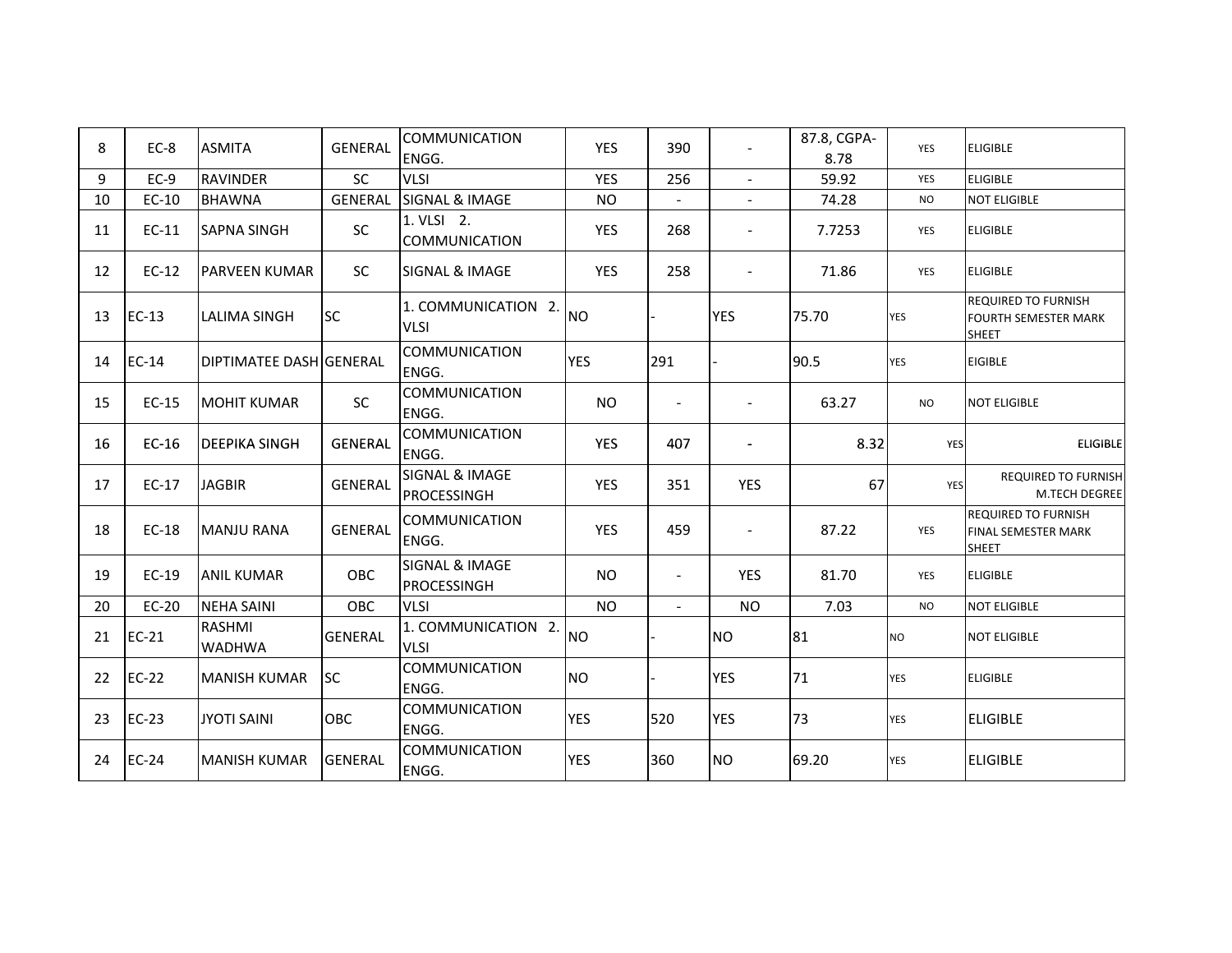| 25 | $EC-25$      | <b>ALOK KUMAR</b><br><b>SINGH</b>      | OBC            | <b>SIGNAL &amp; IMAGE</b>                       | <b>NO</b>  |                | <b>NO</b>  | 68    |            | NO NOT ELIGIBLE                                                                                                                                                                          |
|----|--------------|----------------------------------------|----------------|-------------------------------------------------|------------|----------------|------------|-------|------------|------------------------------------------------------------------------------------------------------------------------------------------------------------------------------------------|
| 26 | $EC-26$      | <b>GEETU LALIT</b>                     | <b>GENERAL</b> | <b>SIGNAL &amp; IMAGE</b>                       | <b>YES</b> | 424            |            | 9.07  |            | YES ELIGIBLE                                                                                                                                                                             |
| 27 | EC-27        | <b>UPENDRA KUMAR</b><br><b>ACHARYA</b> | <b>GENERAL</b> | <b>COMMUNICATION</b><br>ENGG.                   | <b>NO</b>  | $\frac{1}{2}$  | <b>NO</b>  | 80    |            | NONOT ELIGIBLE                                                                                                                                                                           |
| 28 | <b>EC-28</b> | <b>PIYUSH JAIN</b>                     | <b>GENERAL</b> | <b>COMMUNICATION</b><br>ENGG.                   | <b>YES</b> | 392            | <b>YES</b> | 82.5  |            | ELIGIBLE ON THE BASIS<br>YES OF GATE AND JRF NOT<br><b>VALID</b>                                                                                                                         |
| 29 | EC-29        | <b>SACHIN TIWARI</b>                   | <b>GENERAL</b> | 2. SIGNAL<br>1. VLSI<br><b>PROCESSING</b>       | <b>YES</b> | 397            | <b>NO</b>  | 79.6  |            | YES ELIGIBLE                                                                                                                                                                             |
| 30 | EC-30        | <b>NISHA YADAV</b>                     | <b>OBC</b>     | 2. SIGNAL<br>1. VLSI<br><b>PROCESSING</b>       | <b>NO</b>  | $\blacksquare$ | <b>NO</b>  | 78    | <b>NO</b>  | <b>NOT ELIGIBLE</b>                                                                                                                                                                      |
| 31 | EC-31        | <b>TULIKA BAJPAI</b>                   | <b>GENERAL</b> |                                                 | <b>NO</b>  | $\blacksquare$ | <b>NO</b>  | 72.90 | <b>NO</b>  | <b>NOT ELIGIBLE</b>                                                                                                                                                                      |
| 32 | EC-32        | <b>SAURABH MITTAL</b>                  | <b>GENERAL</b> | <b>VLSI</b>                                     | <b>YES</b> | 608            | <b>NO</b>  | 73.36 | <b>YES</b> | THE CANDIDATE ARE REQUIRED<br>TO FURNISH PROOF OF THEIR<br>PROVISIONALLY M.TECH RESULT/DEGREE<br>COMPLETED AS ON LAST DATE<br>OF PH.D. APPLICATION i.e.<br>23.07.2018 TO BECOME ELIGIBLE |
| 33 | EC-33        | <b>PALLABEE BISWAS</b>                 | <b>SC</b>      | <b>VLSI</b>                                     | <b>YES</b> | 434            | <b>NO</b>  |       | YES        | THE CANDIDATE ARE REQUIRED<br>TO FURNISH PROOF OF THEIR<br>PROVISIONALLY M.TECH RESULT/DEGREE<br>COMPLETED AS ON LAST DATE<br>OF PH.D. APPLICATION i.e.<br>23.07.2018 TO BECOME ELIGIBLE |
| 34 | EC-34        | <b>ANITA SATENDRA</b><br><b>MUDGAL</b> | <b>GENERAL</b> | <b>SIGNAL &amp; IMAGE</b><br><b>PROCESSINGH</b> | <b>NO</b>  | $\blacksquare$ | <b>NO</b>  | 69    | <b>NO</b>  | <b>NOT ELIGIBLE</b>                                                                                                                                                                      |
| 35 | EC-35        | <b>VAISHALI SINGH</b>                  | <b>GENERAL</b> |                                                 | <b>NO</b>  | $\sim$         | <b>NO</b>  | 81    | <b>NO</b>  | <b>NOT ELIGIBLE</b>                                                                                                                                                                      |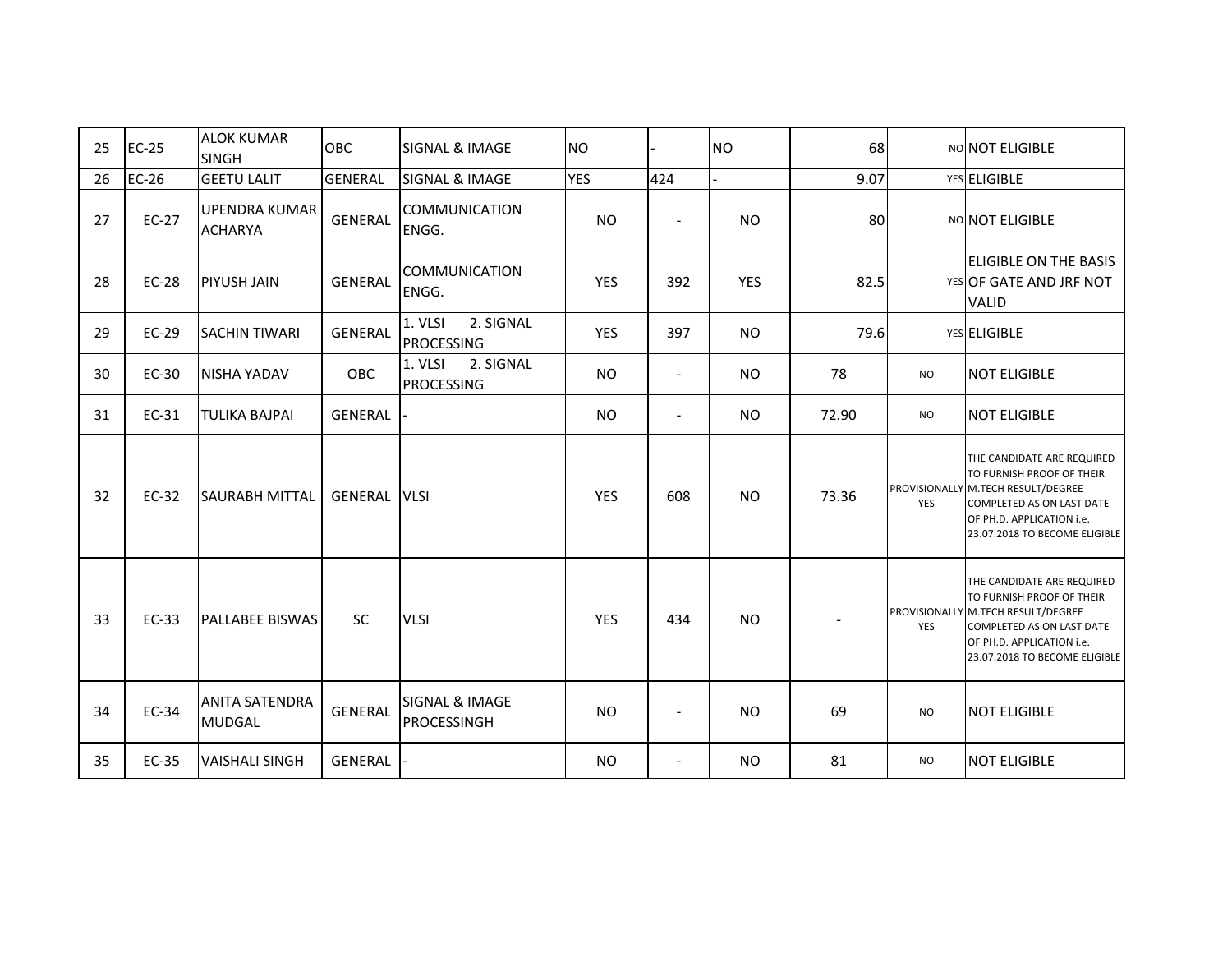| 36 | EC-36        | <b>KHUSHBOO</b><br><b>SINGLA</b>       | <b>GENERAL</b> |                                                | <b>NO</b>  | $\overline{\phantom{a}}$ | NO.                      | 76.6  | <b>NO</b>  | <b>NOT ELIGIBLE</b> |
|----|--------------|----------------------------------------|----------------|------------------------------------------------|------------|--------------------------|--------------------------|-------|------------|---------------------|
| 37 | EC-37        | <b>AJIT KUMAR</b><br><b>SINGH</b>      | <b>GENERAL</b> | <b>COMMUNICATION</b><br>ENGG.                  | YES        | 301                      | $\overline{\phantom{a}}$ | 70.20 | <b>YES</b> | <b>ELIGIBLE</b>     |
| 38 | EC-38        | <b>NEERAJ SAINI</b>                    | OBC            | <b>VLSI</b>                                    | <b>NO</b>  | $\overline{\phantom{a}}$ | NO.                      | 63.85 | <b>NO</b>  | <b>NOT ELIGIBLE</b> |
| 39 | EC-39        | <b>SUNIL KUMAR</b>                     | <b>GENERAL</b> | <b>COMMUNICATION</b><br>ENGG.                  | <b>YES</b> | 359                      | <b>NO</b>                | 69.56 | YES        | <b>ELIGIBLE</b>     |
| 40 | EC-40        | <b>CHANDER</b><br><b>MOHAN</b>         | <b>GENERAL</b> | <b>ISIGNAL &amp; IMAGE</b>                     | <b>NO</b>  | $\sim$                   | YES                      | 77    | YES        | <b>ELIGIBLE</b>     |
| 41 | EC-41        | <b>RAHUL PORWAL</b>                    | <b>GENERAL</b> | <b>COMMUNICATION</b><br>ENGG.                  | <b>YES</b> | 363                      | <b>NO</b>                | 68.54 | <b>YES</b> | <b>ELIGIBLE</b>     |
| 42 | $EC-42$      | <b>DEBASISH</b><br><b>BHASKAR</b>      | <b>GENERAL</b> | <b>COMMUNICATION</b><br>ENGG.                  | <b>NO</b>  |                          | <b>NO</b>                | 93.4  | <b>NO</b>  | <b>NOT ELIGIBLE</b> |
| 43 | $EC-43$      | <b>MANISHA SINGH</b>                   | <b>SC</b>      | <b>VLSI</b>                                    | <b>YES</b> | 340                      | <b>YES</b>               | 8.66  | <b>YES</b> | <b>ELIGIBLE</b>     |
| 44 | <b>EC-44</b> | <b>ASHISH KUMAR</b>                    | <b>SC</b>      | <b>COMMUNICATION</b><br>ENGG.                  | <b>YES</b> | 318                      | <b>NO</b>                | 7.57  |            | YES ELIGIBLE        |
| 45 | $EC-45$      | <b>GOURAV KUMAR</b><br>SONI            | OBC            | 1. VLSI<br>2. COMMUNICATION<br>ENGG.<br>3. S&I | <b>YES</b> | 576                      | <b>NO</b>                | 7.3   |            | YES ELIGIBLE        |
| 46 | EC-46        | <b>ANIL KUMAR</b><br><b>SINGH</b>      | OBC            |                                                | <b>YES</b> | 584                      | <b>NO</b>                | 76.6  | YES        | <b>ELIGIBLE</b>     |
| 47 | EC-47        | <b>ABHISHEK</b><br>SHRIMALI            | <b>GENERAL</b> | <b>VLSI</b>                                    | <b>YES</b> | 489                      | NO.                      | 76.9  | YES        | <b>ELIGIBLE</b>     |
| 48 | <b>EC-48</b> | <b>ABHISHEK KUMAR</b><br><b>SAXENA</b> | GENERAL        |                                                | <b>NO</b>  | $\overline{\phantom{a}}$ | NO                       | 73.4  | <b>NO</b>  | <b>NOT ELIGIBLE</b> |
| 49 | EC-49        | <b>MANJEET SINGH</b>                   | GENERAL S &I   |                                                | <b>NO</b>  | $\overline{\phantom{a}}$ | NO.                      | 74.48 | <b>NO</b>  | <b>NOT ELIGIBLE</b> |
| 50 | EC-50        | <b>PRAMOD KUMAR</b>                    | OBC            | <b>VLSI</b>                                    | YES        | 359                      | NO.                      | 7.78  | <b>YES</b> | <b>ELIGIBLE</b>     |